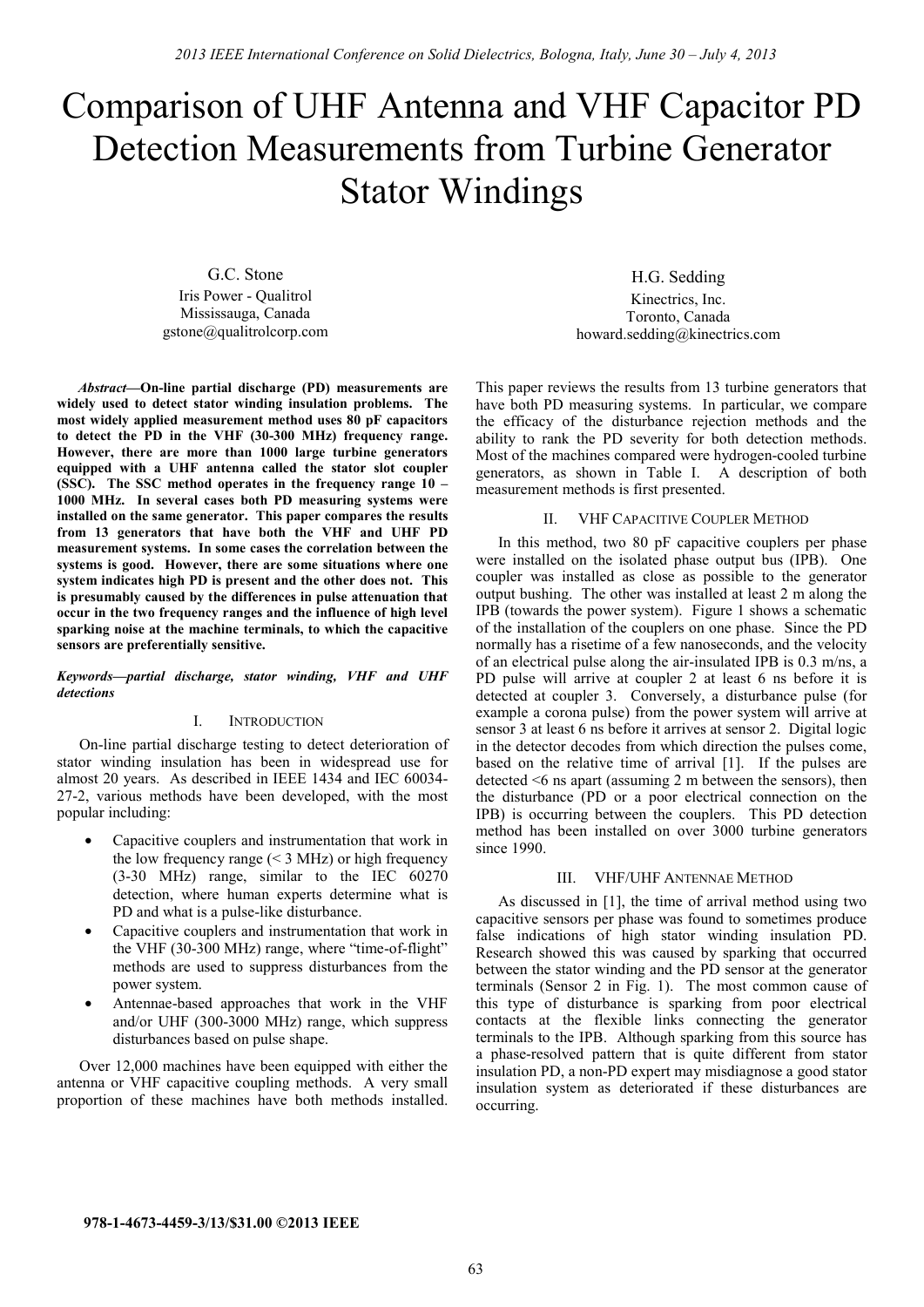

2 PD sensor close to stator 3 PD sensor remote from stator

4 Dual input detector

Fig 1: VHF capacitive coupler method to separate PD from the stator winding from disturbances from either between the sensors or from the power system.

To address this issue, a directional electromagnetic coupler called the SSC was developed. The SSC is an antenna that is installed in the stator slots containing stator bars operating at the highest voltage in the winding. Both simulation and practical experiments indicated that PD in the stator slot containing the antenna had a unidirectional nature, and a pulse width less than 8 ns [1]. In contrast, disturbances from the power system, and in particular pulses due to sparking from poor connections at the terminals, were oscillatory and had a pulse width greater than 8 ns. Figure 2 shows an example of an antenna installed in a hydrogen-cooled turbine generator. A limitation of the antenna type of PD sensor is that it is not sensitive to PD occurring in other slots [1]. Over 1000 large turbine generators have been equipped with 6 or more antennae of this type.



Fig 2: An SSC antenna in the process of being installed on a large generator. A stator wedge is inserted over the antenna.

#### IV. SUMMARY OF TEST RESULTS

Table I shows a compilation of generator ratings and PD data with both sensing systems. Eleven of the 13 generators were hydrogen-cooled with ratings ranging from 167 MVA to 1000 MVA. Only two are air-cooled, since SSCs are rarely applied to air-cooled machines. Most of the PD measurements occurred in the past 2 years. For each phase of a machine, the peak PD magnitude for each pulse polarity is listed, using the

definition of Qm in IEC 60034-27-2 (i.e. the PD magnitude at a pulse repetition rate of 10 pps). There may be 2 or 3 SSCs per phase. The data presented is the Qm from the SSC with the highest activity in the phase.

It is well known that the operating voltage of the machine and the hydrogen pressure can have a strong impact on the PD magnitude for the same amount of insulation degradation [2, 3]. Analysis of a database from tests on thousands of machines has enabled a relative ranking of PD severity, corrected for hydrogen pressure and voltage class [2, 3]. Therefore, Table I also shows a relative ranking of the Qm that is based on categorization in [3], using the hydrogen pressure and operating voltage at the time of measurement.

The descriptive rankings used in Table I are based on the statistical distribution of Qm levels from hundreds of similar machines (i.e. similar voltage and pressure):

- Negligible (**Neg.**), i.e. the Qm is lower than 75% of similar machines [3]
- **Low**, Qm is less than 50% of similar machines
- **Typical**, Om is less than 25% of similar machines
- Moderate (**Mod.**), Qm is less than 10% of similar machines
- **High**, Om is less than only 10% of similar machines
- **Very High**, the Qm is higher than 95% of all similar machines, (or only 5% of machines have a higher Qm).

Generally, if the Qm is higher than 90% of similar machines, a visual inspection of the winding will show significant insulation deterioration.

A column for each measurement method is devoted to the disturbance level. Each method does not discard the disturbance pulses, but in fact records the number and magnitude of the disturbances. The disturbance columns show the level of disturbance as classified by the time-of-pulsearrival method (for capacitive couplers) and the pulse shape method (for SSCs).

Six of the 13 (46%) machines had the same severity classification. In all these cases, there were no sources of disturbances detected by either type of PD sensor.

Two generators had similar classifications, although in machine A, the capacitive coupler was exposed to considerably more disturbance from the generator output bus, which may have corrupted the stator PD. Similarly there were two other machines with capacitive couplers that were classified to exhibit higher PD activity than the SSCs, although this was likely caused by the high level disturbances on the terminals or the IPB. Thus a total of 4 machines with capacitive couplers (31%) were not correctly diagnosed due to disturbances.

Three generators (23%) had higher severity indicated with the SSCs than with the capacitive couplers (C, J, and K). The cause for the discrepancy can only be speculated upon. In C, there were very high levels of disturbances from the IPB, which may have reduced sensitivity to the capacitive coupler PD due to the dead time effect (when a pulse of any sort is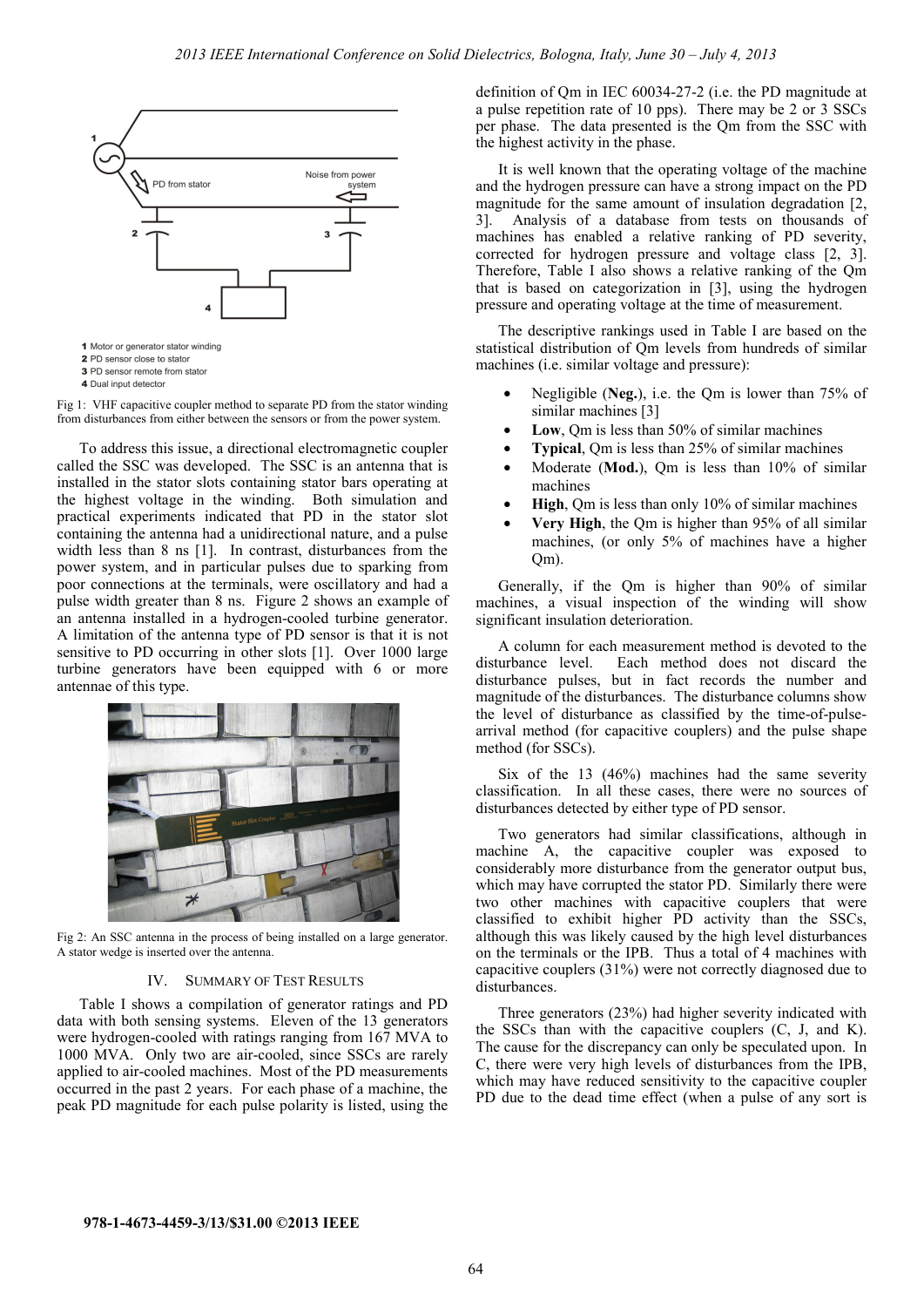detected, the instrument stops looking for pulses for 2 microseconds). For J and K, it might be that the SSCs were just exceptionally close to the PD sites, and thus exhibited higher sensitivity. This is certainly the case for generator J, since the PD is directly below the SSC.

In general, if there is a low level of disturbance, the severity of the PD detected is similar, or the SSC is more sensitive. If the noise from the machine terminals or the IPB is high, then the capacitive coupler Qm values tend to be erroneous.

## V. CASE STUDY - MACHINE E

This generator has very high noise as is apparent from the antenna sensor in Fig. 3b. However, there is no disturbance detected using the time of arrival principle with the capacitive sensors (Fig. 4b). Thus it seems there are no disturbances caused by PD or contact sparking from the capacitive sensors from the IPB or the power system. Instead the "Machine PD" plot in Fig. 4a seems to be corrupted by very high magnitude pulses, positioned around the AC voltage zero crossings. Therefore, the disturbance pulses seen with the SSCs seem to be from the generator terminals, likely one or more poorlytorqued bolts on the flexible leads between the generator terminals and the IPB. Indeed, the pulse pattern for the disturbances in Fig. 3b and the high level activity classed as Machine PD (Fig. 4a), is typical of sparking due to poor contacts, since the activity is occurring near the voltage zero crossings of the AC cycle. This is an example of the antenna sensor being able to prevent the stator insulation PD from being confused with relatively harmless terminal sparking. It is apparent that once the signals are correctly identified by the antenna, the actual stator insulation PD is minor, and the insulation is in good condition.

## VI. CONCLUSION

- 1. In the absence of significant disturbances from the generator terminal or from the power system, both the capacitive and antenna-type PD sensors usually agree on the severity of the PD measured in the stator winding. Thus either sensor can be used effectively when disturbances are minimal.
- 2. Both types of sensors are effective in suppressing disturbances from the IPB and power system.
- 3. The capacitive sensors are shown to be ineffective in suppressing disturbances that originate from the machine terminals.

#### **REFERENCES**

- [1] S. R. Campbell et al., "Practical On-Line Partial Discharge Test for Turbine Generators and Motors," *IEEE Trans. EC* 281-287. June 1994.
- [2] G.C. Stone and V. Warren, "Effect of Manufacturer, Winding Age an Insulation Type on Stator Winding PD Levels", *IEEE Electrical Insulation Magazine*, Sept 2004, pp 13-17.
- [3] V. Warren, "How Much PD is Too Much PD", Proceedings of the Iris Rotating Machine Conference, Las Vegas, June 2012.



Fig. 3: Slot PD (a) and disturbances (b) from C phase, SSC 41. Machine E. The vertical scale is the pulse magnitude and the horizontal scale is the phase angle of the 50/60 Hz AC cycle. The color indicates the pulse repetition rate. Note the difference in scales.



Fig. 4: PD (a) and power system disturbances (b) from C phase capacitive coupler for Machine E. There are no pulses occurring from the output bus beyond the machine capacitive coupler. Note the difference in scales between

the plots.